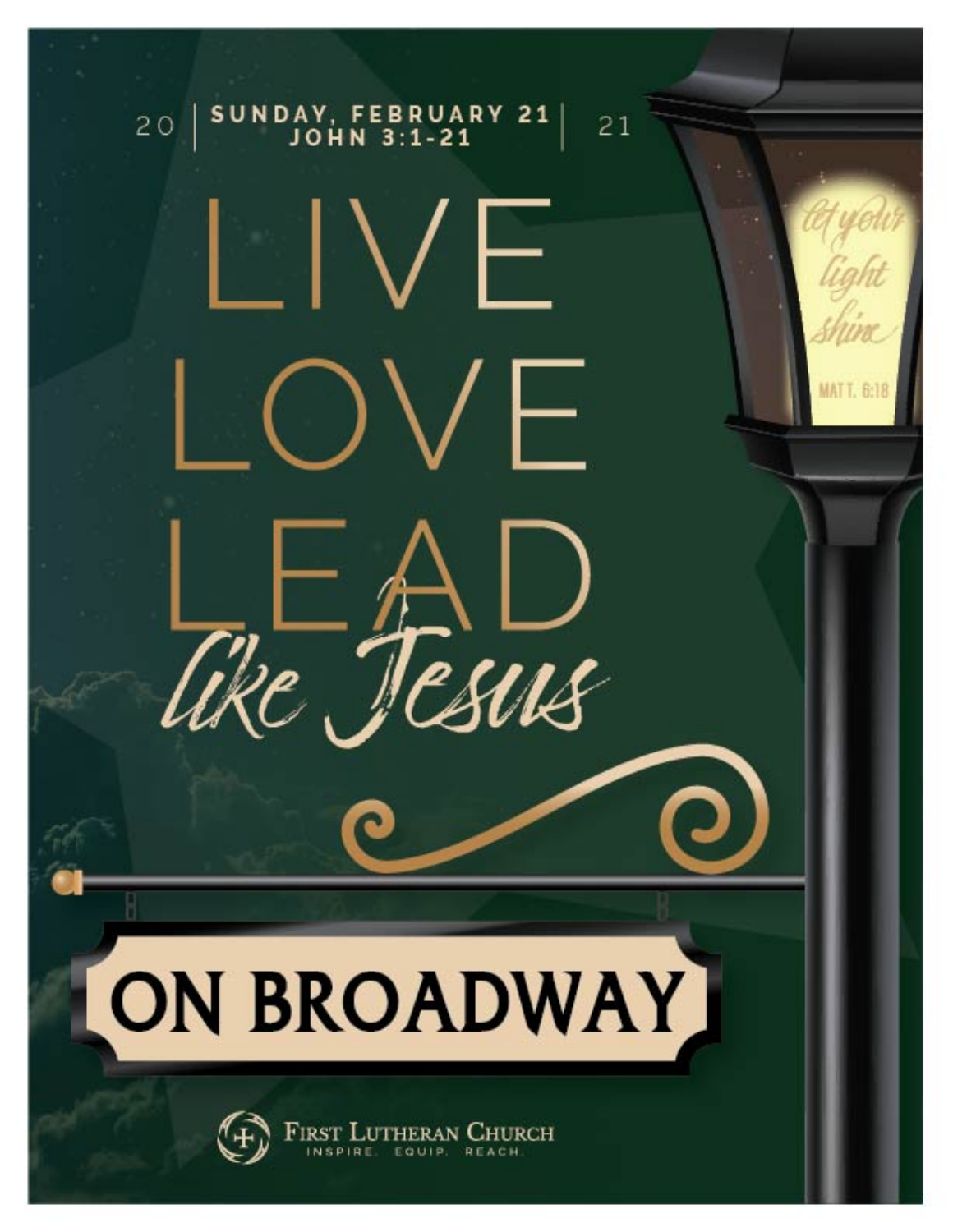

619 BROADWAY, FARGO ND | 701.235.7389 | WWW.FLCFARGO.ORG |

# FIRST LUTHERAN CHURCH INSPIRE. EQUIP. REACH.

**WELCOME!** If you believe Jesus is the risen Son of God, or if you are here to explore the mysteries of faith... WELCOME. We are just glad you are here.

Please make vourself at home and let us know if there is anything you need. This bulletin will help you navigate worship at First Lutheran and opportunities to serve and connect with our faith community.



**WHAT ARE WE ABOUT?** We want to make Jesus famous. It is as simple as that. Our purpose in gathering here today is to make Jesus known and to know him better. Because if this isn't about Jesus, it isn't worth doing.

**WORSHIP** We believe that all instruments, all voices and all people should praise the Lord. We do not worship a "style," we worship Jesus.



Traditional Worship follows a liturgy and the music centers around the organ and piano. The order of worship is inserted into the bulletin. [9 a.m. Sundays; 1:30 p.m. **Wednesdays in the Sanctuary on** the north end of the church.]



**Celebration Worship uses a** praise band and the order of worship and song lyrics are projected on the wall. [9 & 10:30 a.m. Sundays in the Celebration Center on the west end of the church]



**OFFERING** We give tithes and offerings as an act of worship, obedience, and thanksgiving. If you are a quest, you are not expected or obligated to give.



**BELONGING** Each quarter, we host a new member BELONG class to introduce and welcome new members to First Lutheran. The next class is planned for this spring (date TBD). Contact the church office for details.



**COMMUNION** The sacrament of Communion is celebrated at all services the first and third Sundays of each month. All are welcome to participate in this act of worship and remembrance. Children who do

not receive communion are welcome to come forward for a blessing.



**CONNECTING** We would love to get to know you better. Peruse our website for ways to connect through service, study, or community-building events. Fill out the blue post-it so we can keep in touch.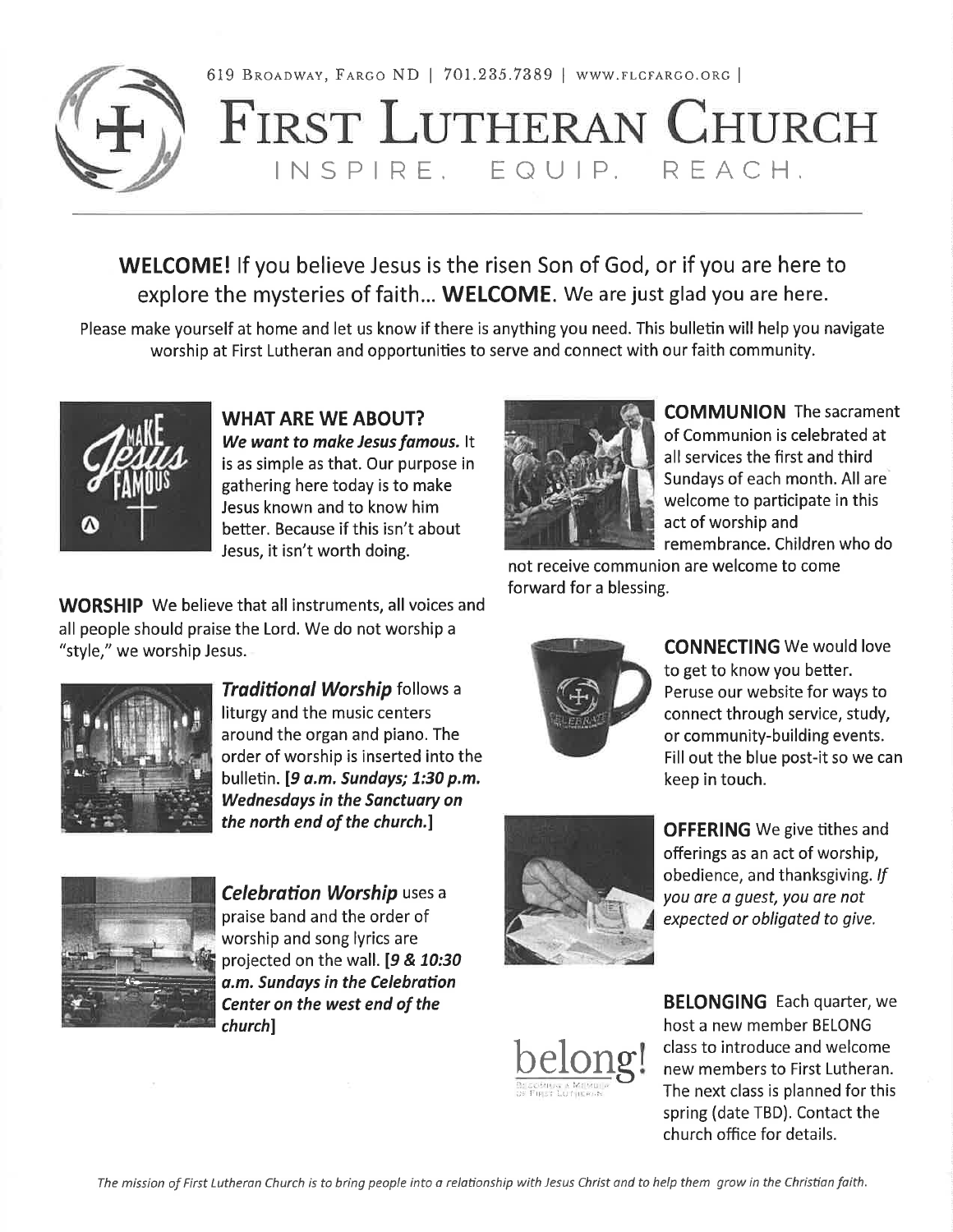### **February 21, 2021: Celebration Worship** *Live, Love, and Lead Like Jesus*

| <b>WELCOME &amp; ANNOUNCEMENTS</b>                                                                                                                                                                                                                                                                       | <b>OFFERING:</b><br>Thank you for your new or continued generosity<br>towards God's mission at First Lutheran Church.                                      |
|----------------------------------------------------------------------------------------------------------------------------------------------------------------------------------------------------------------------------------------------------------------------------------------------------------|------------------------------------------------------------------------------------------------------------------------------------------------------------|
| <b>OPENING PRAYER</b>                                                                                                                                                                                                                                                                                    | In-person offerings may be dropped in the offering<br>baskets at the entry/exit. Offerings can also be<br>mailed to the church office and we encourage you |
| <b>SONG: Chain Breaker</b>                                                                                                                                                                                                                                                                               | to use our online giving and texting options. Please<br>reference the back page of the worship bulletin for<br>more information or visit our website.      |
| <b>SONG:</b> Nobody Loves Me Like You                                                                                                                                                                                                                                                                    | <b>SONG:</b> Through All Of It                                                                                                                             |
| <b>CONFESSION &amp; FORGIVENESS:</b>                                                                                                                                                                                                                                                                     |                                                                                                                                                            |
| Dear Father,                                                                                                                                                                                                                                                                                             | <b>WORDS OF PROMISE</b>                                                                                                                                    |
| I am sorry for putting me at the center of your<br>universe. My ego often gets in the way of seeing<br>and serving others. My pride many times blocks<br>my view of you. My greatest enemy is my own                                                                                                     | <b>LORD'S PRAYER</b>                                                                                                                                       |
| illusion of greatness. I've filled my world with<br>meaningless words and endless activities to<br>fill the void in my soul. I forgot about quiet and<br>simplicity. I've added to my schedule when I<br>should have subtracted. I should have emptied<br>myself in order to be filled. Forgive me Lord, | <b>COMMUNION/SPECIAL MUSIC:</b><br>John 20:29 - Eldon Johnson<br>Revive Me - Jeremy Camp<br>Eldon Johnson, vocalist                                        |
| teach me, mold me shape me. Renew me in your<br>way. Amen.                                                                                                                                                                                                                                               | <b>PRAYERS FOR GOD'S PEOPLE</b>                                                                                                                            |
| <b>QUIET TIME</b>                                                                                                                                                                                                                                                                                        | <b>BLESSING/BENEDICTION</b>                                                                                                                                |
| <b>SONG:</b> Bring the Rain                                                                                                                                                                                                                                                                              | <b>SENDING SONG: You Never Let Go</b>                                                                                                                      |
| <b>SCRIPTURE: John 3:1-21</b>                                                                                                                                                                                                                                                                            | Go in peace and serve the Lord.<br><b>Thanks be to God!</b><br>$\mathbf{C}$ :                                                                              |
| <b>MESSAGE: Pastor Corey Bjertness</b>                                                                                                                                                                                                                                                                   |                                                                                                                                                            |
|                                                                                                                                                                                                                                                                                                          |                                                                                                                                                            |

*Worship has ended. Now service begins.*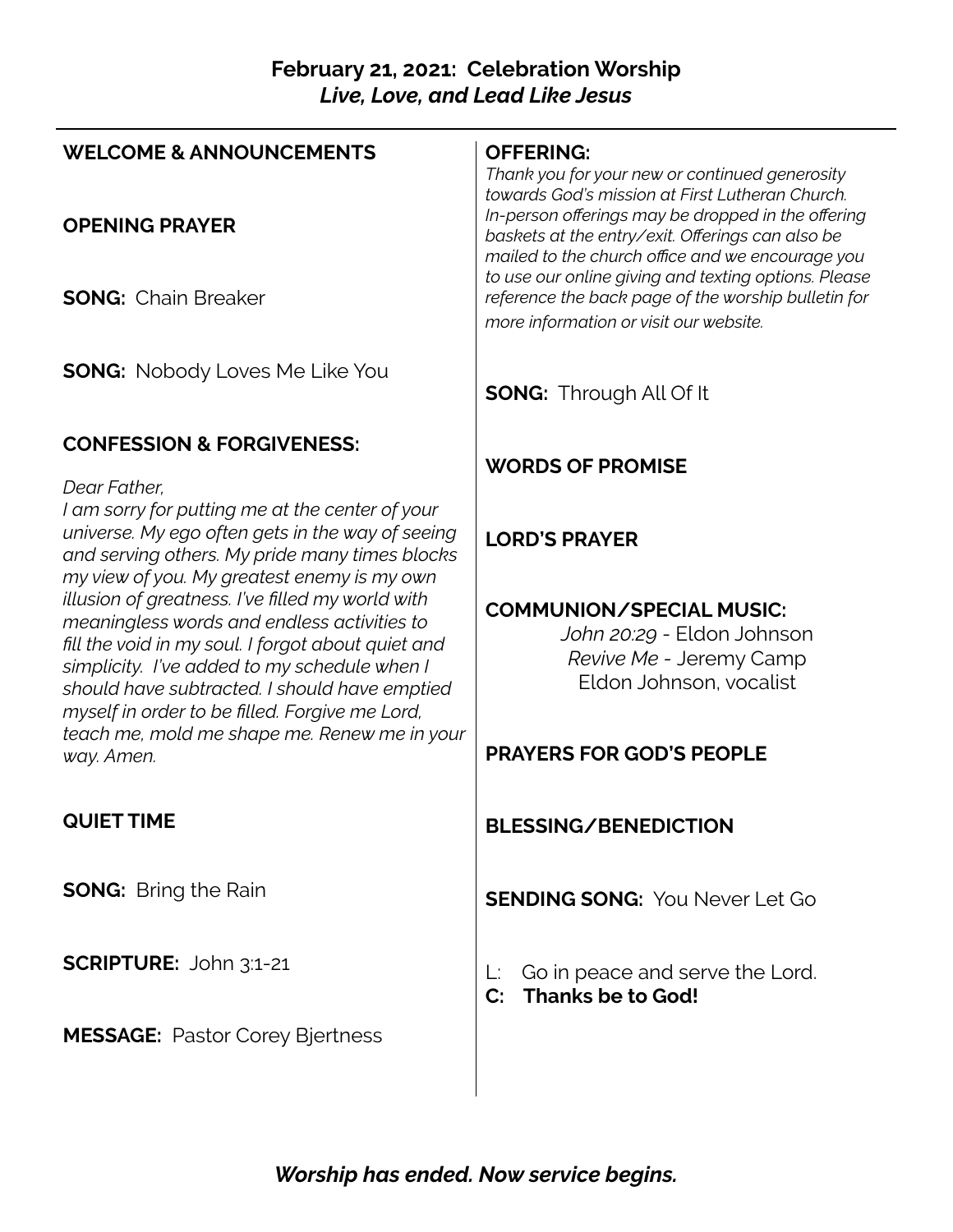





**In Memory of Char Maas** for Abigail Circle from Carol Feste **In Memory of Gerald "Reo" Sloan** for General:Bibles from Family & Friends **In Memory of Milton Lakness (Brother of Joanne** 

**Drenkow)** for Sunday School from Kathleen Otheim **In Memory of Robert Buresh (Father of Diane Harrison)**

for Sunday School from Kathleen Otheim **In Memory of Terry Bladholm** for Radio from Carol Feste for General from Charles Burman for General from Diane Syverson

**In Memory of Wayne Wilson** for Befrienders from Betty Wilson for Youth from Betty Wilson

### **Stewardship Contributions FY 2020-21 General Fund**

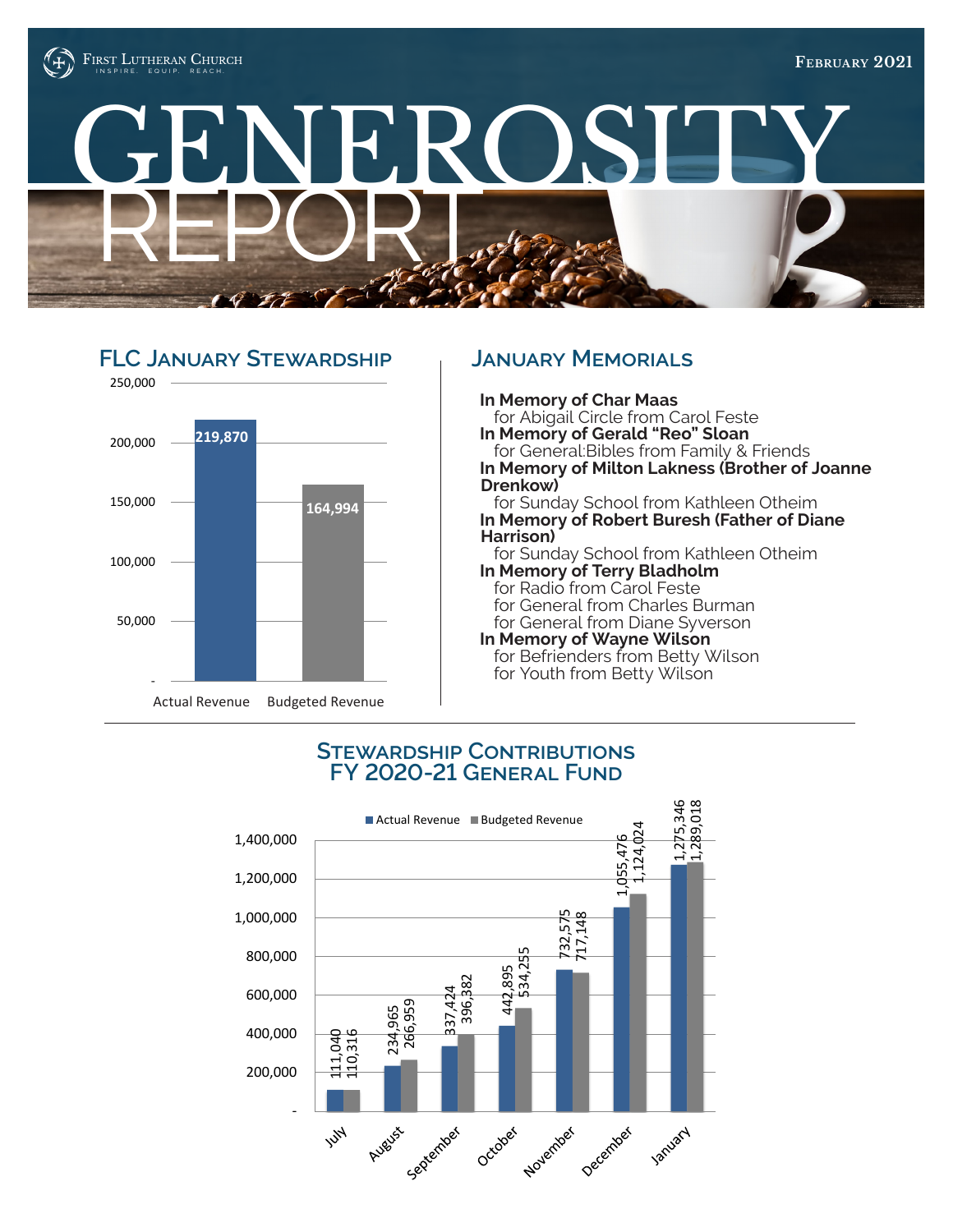### **NEWS&EVENTS**

### Visit our website for more detailed information and to register: www.flcfargo.org.

### Lent 2021: Learning to Walk in the Dark

"... If I say, "Surely the darkness shall cover me, and the liaht around me become night," even the darkness is not dark to you: the night is as bright as the day, for darkness is as light to you." Psalm 139:7-12

This Lenten season, we will be learning what it means to walk in the dark. Join us through worship, book study, and other events to explore the mysteries of darkness.

In-person worship: Wednesdays, February 24-March 24

- 1:30 p.m., Wednesday Fellowship, Sanctuary  $\bullet$
- 5:30 p.m., Sanctuary
- 6 p.m., Celebration Center

#### Lenten book studies:

Each household is encouraged to pick up a copy of Barbara Brown Taylor's book Learning to Walk in the Dark (available at the Welcome Desk). Register for a book study at flcfargo.org or at the church office.

#### In-person Adult Book Study:

- Tuesdays, 11 a.m., Fellowship Hall
- Tuesdays, 7 p.m., Fellowship Hall

### Online Women's Book Study:

- Tuesdays, 1:30 p.m., Zoom meeting
- Thursdays, 7 p.m., Zoom meeting

### Night Hike

Experience "walking in the dark" by joining Rollie for a Night Hike. Let your other senses come to life to navigate hiking through darkness. Friday, March 5, 8 p.m. Meet at Rollie's house: 505 66th Ave N, Moorhead.

Kids' Movie Night Out-Parents Night In Friday, March 12, drop-off 5:30-6 p.m., pick-up 8 p.m. For kids grades 1-4 Featured movie: Disney/Pixar's Monsters Inc. Bring your own pillow/blanket. Popcorn and pizza treats!

CHURCH OFFICE: 701.235.7389, info@flcfargo.org

OFFICE HOURS / WELCOME DESK: MON, TUES, WEDS, THURS 8 a.m. - 5 p.m. FRI: 8 a.m. - 12 p.m. SUN 8:30 a.m. - 12 p.m.

Wi-Fi: FLCGuest, password: FirstLutheran619

### **CELEBRATEPRAYER**

We as God's people believe in the power of prayer. Please pray for the following who have asked to be prayed for publicly:

Brenda Cummins, Amy Carey, Jim Frisk, Gail Zimprich, Clark Hoffman, Julie Anderson, Janice Ames, Pam Burley, Dan and Janna Westerholm, Marilyn Parker, Betty Wilson, Liz Gibb, Annette Ward-Reddick, Barb Orvedal, LaVern Hoganson, Roger Hansen, Marlene Young, George, and Marcia.

### **RADIOBROADCAST**

Today's radio broadcast is given in honor of George Berg's 75th birthday on February 21.

### **CHRISTIANEDUCATION**

Kids are an important part of FLC! In-person classes will resume in Fall 2021. Online classes and at home resources will continue through the school year. Nursery (0-5 yrs): Closed until further notice (COVID precaution) Kids at First (age 3-4th grade): FLOCK Magazine and FLOCK online resources

56ers (5-6th grade): on break during Lent (kids are encouraged to attend worship with their family) Servant Leadership Academy/Confirmation

(7-8th grade): online Zoom, Wednesdays, 7 p.m. Youth Group (9-12th grade): Wednesdays, 8 p.m., Great Hall

### **YOURMINISTRYTEAM**

cbjertness@flcfargo.org Pr. Corey Bjertness Ineill@flcfargo.org Pr. Laurie Neill Pr. Stephanie Tollefson stollefson@flcfargo.org mtollefson@flcfargo.org **Pr. Marty Tollefson** rjohnson@flcfargo.org Rollie Johnson serickson@flcfargo.org **Shelly Erickson** ecarlson@flcfargo.org **Erik Carlson** mrobertson@flcfargo.org **Marlee Robertson Polly Kloster** pkloster@flcfargo.org View the entire staff online at www.flcfargo.org **Council Officers:** 701.238.2088 Sindy Keller, President Gary Haugo, Vice President 701,261.5172 701.356.0324 **Tracy Farmer, Treasurer** 701.371.5718 Chris Kraemer, Secretary 701.371.1563 Gary Inman, Past Chair